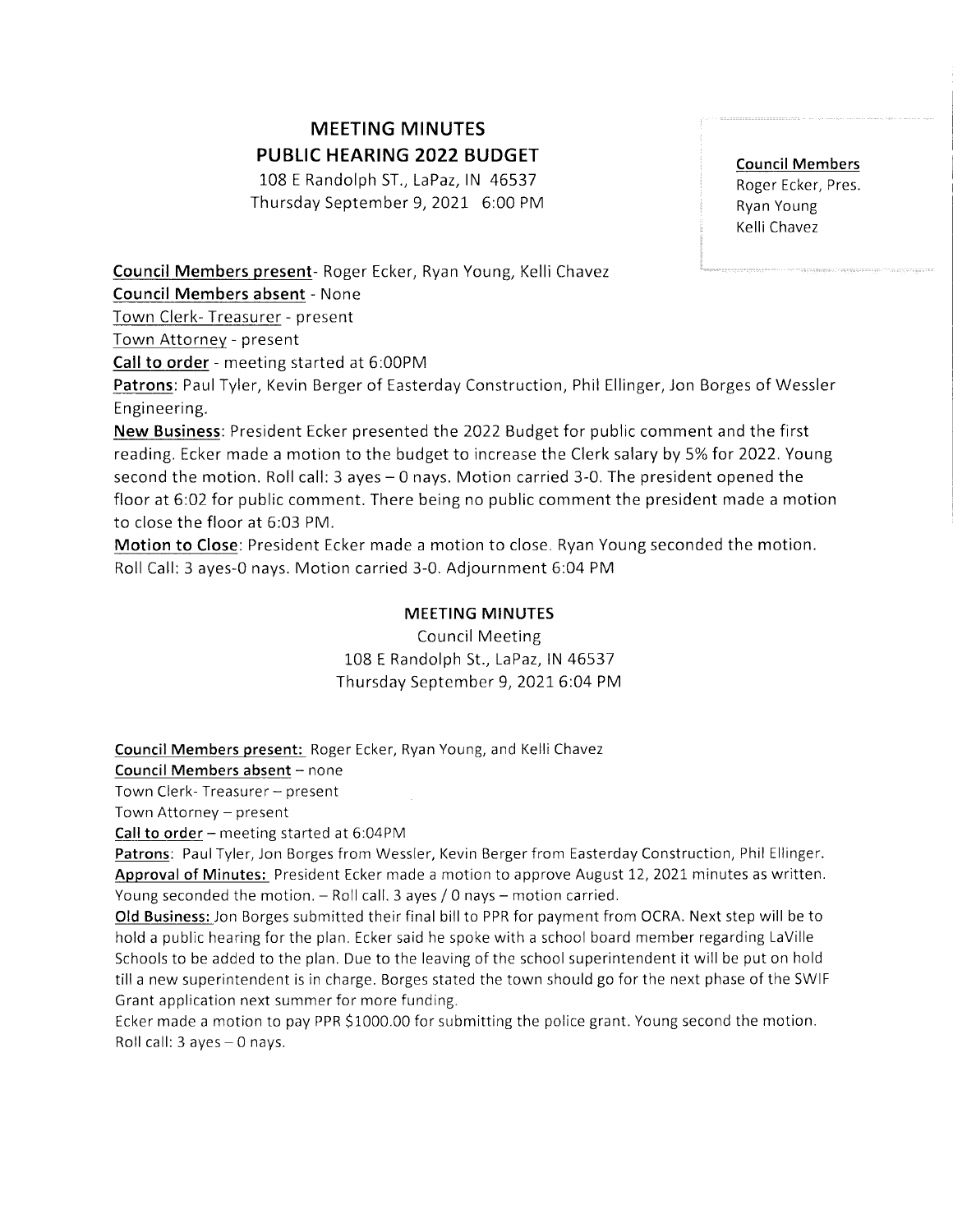## Page 2 minutes old business continued:

Ordinance Violations: Letter sent to Keith & Sandra Schultz at 104 W First Road regarding appliances, mattresses and junk to be removed. Board asked letters to be sent to Brian McCartney, Cesar Jimenez and VanDuyne Properties for tallgrass violations. Attorney Wagner is to send letter to Megan & Shawn Brzenzinski for continual violation of tall grass, weeds and trash ordinance.

101S Michigan St.: Ecker had 2 bids come in. Discussion was made due to the high cost of the bids. Marshall County has standards for demolition. lt was discussed selling to a buyer and let buyer tear down the building with provisions. The attorney presented the council with an Ordinance 2021-07 establishing a threshold for disposal of real property based on assessed value. After Discussion it was decided to sell the building with condition to tear down and fill in, level ground. Ecker made a motion for emergency passing of pass Ordinance 2021-1 on all three readings. Young seconded the motion. Roll call:  $3$  ayes  $-0$  nays. Motion carried  $3-0$ .

Kevin Berger: He has to close on the project this year. They will do some excavating on the ground yet this year. Building will start next year.

MVH: Regarding the alley between Charles Welch and Phil Ellinger properties: The tree that sits in the alley needs to be removed by the town. There are several piles of cat litter are on Mr. Welch property that has a big stench needs to be removed. The attorney presented an ordinance that will address regulating animals as a public nuisance. The board will review and comment at the October meeting. The attorney suggested calling the health department about the cat litter.

President said he has not heard back from the two companies regarding sealing the cracks on Michigan Street. He asked PaulTyler to call Ranger in Warsaw to see if they could do it. MACOG was in today to grade the streets for PACE report. Tyler has been working on the town right away by Brenda Roberts's property clearing the brush and fallen fence. Young willget a bid on taking the tree down that is obstructing the alley.

SEWER DEPT: Jerry Auer on vacation. Steve Stacy was absent. Ecker said he was told that Banner Electric bill for the new switch for the generator will be about 53500.00 to complete.

New Business: Church property: Ecker had not heard back from the preacher as of today. He asked the attorney if the church would sell the property to the town if the town could lease back a room to the church members for services. Wagner said it could be done. Clerk stated it would be a better use of the splash pad money to purchase the church as a community center. Having a center would generate income for room rentals whereas the splash pad would not. Ecker would pursue the matter with the pastor of the church and report at the October meeting.

ATTONEY UPDATE: Jackie Walorski's office contacted him back regarding release of information on Brenda Robert's property and the lRS. He will report back when he hears more.

Patron Comments: Phil Ellinger stated he would be willing to have the town go across his property for use of the town well if needed.